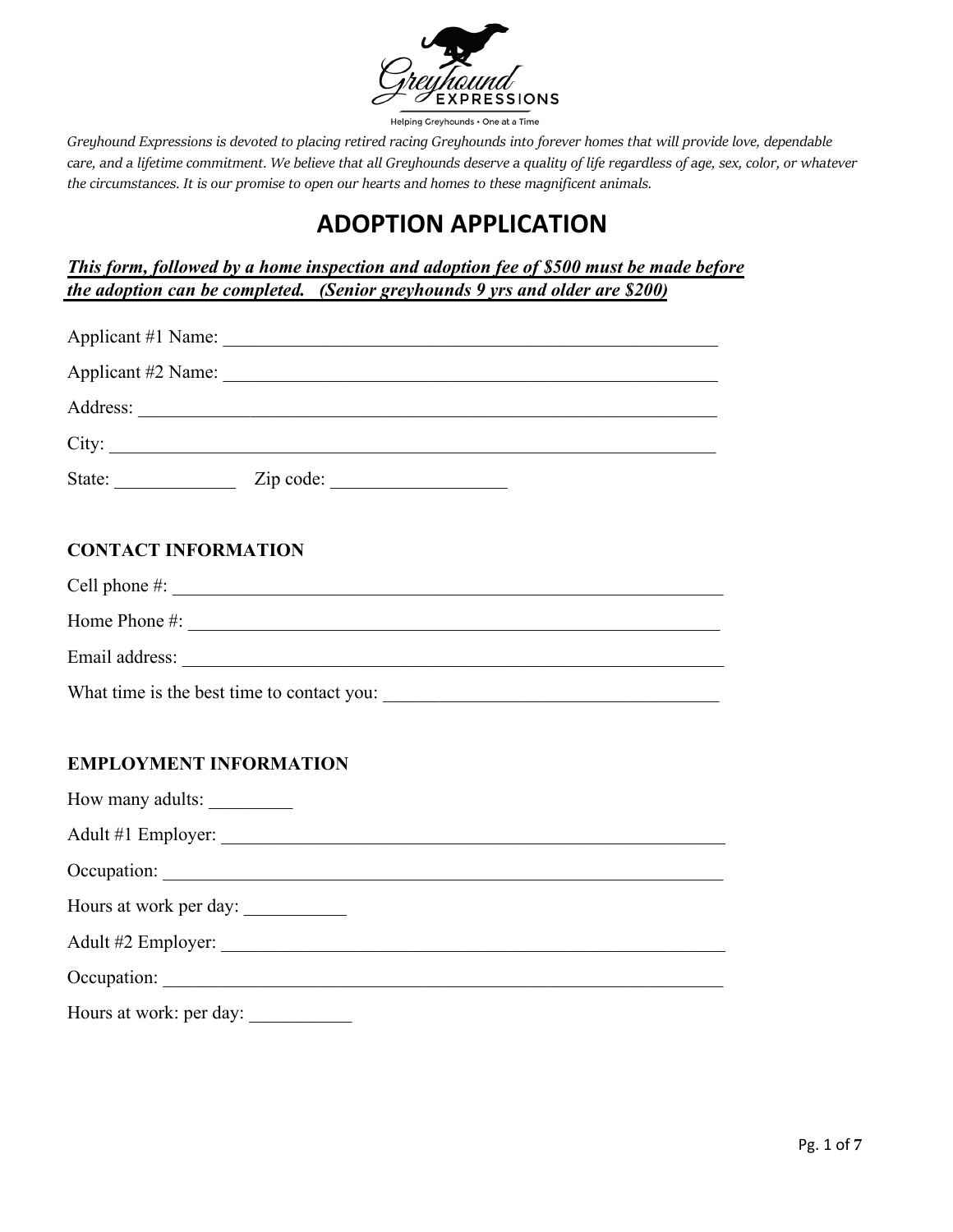

Helping Greyhounds . One at a Time

*Greyhound Expressions is devoted to placing retired racing Greyhounds into forever homes that will provide love, dependable care, and a lifetime commitment. We believe that all Greyhounds deserve a quality of life regardless of age, sex, color, or whatever the circumstances. It is our promise to open our hearts and homes to these magnificent animals.*

#### **HOME INFORMATION**

Children in home:  $\Box$  Yes  $\Box$  No  $\Box$  Some of the time

Ages of children living in your home: \_\_\_\_\_\_\_\_\_\_\_\_\_\_\_\_\_\_\_\_\_\_\_\_\_\_\_\_\_\_\_\_\_\_\_\_\_\_\_

Do you own or rent your home: Rent Own

*\*\*If you rent, we must have the landlord's approval for a Greyhound to be placed* 

\_\_\_\_\_\_\_\_\_\_\_\_\_\_\_\_\_\_\_\_\_\_\_\_\_\_\_\_\_\_\_\_\_\_\_\_\_\_\_\_\_\_\_\_\_\_\_\_\_\_\_\_\_\_\_\_\_\_\_\_\_\_\_\_\_\_\_\_\_\_

\_\_\_\_\_\_\_\_\_\_\_\_\_\_\_\_\_\_\_\_\_\_\_\_\_\_\_\_\_\_\_\_\_\_\_\_\_\_\_\_\_\_\_\_\_\_\_\_\_\_\_\_\_\_\_\_\_\_\_\_\_\_\_\_\_\_\_\_\_\_

\_\_\_\_\_\_\_\_\_\_\_\_\_\_\_\_\_\_\_\_\_\_\_\_\_\_\_\_\_\_\_\_\_\_\_\_\_\_\_\_\_\_\_\_\_\_\_\_\_\_\_\_\_\_\_\_\_\_\_\_\_\_\_\_\_\_\_\_\_\_

#### *in the house or apartment\*\**

Style of home you live in (2 story, ranch, etc.):

How many sets of stairs are in your home? (Outside and inside): \_\_\_\_\_\_\_\_\_\_\_\_\_\_\_\_

How long have you lived in your current home:

| Do you have an enclosed yard: $\Box$ Yes $\Box$ No |  |  |
|----------------------------------------------------|--|--|
|----------------------------------------------------|--|--|

*\*\*\*Greyhounds cannot use invisible fences, tie outs, zip lines, lunge lines, and* 

\_\_\_\_\_\_\_\_\_\_\_\_\_\_\_\_\_\_\_\_\_\_\_\_\_\_\_\_\_\_\_\_\_\_\_\_\_\_\_\_\_\_\_\_\_\_\_\_\_\_\_\_\_\_\_\_\_\_\_\_\_\_\_\_\_\_\_\_\_\_

 $\mathcal{L}_\mathcal{L} = \mathcal{L}_\mathcal{L} = \mathcal{L}_\mathcal{L} = \mathcal{L}_\mathcal{L} = \mathcal{L}_\mathcal{L} = \mathcal{L}_\mathcal{L} = \mathcal{L}_\mathcal{L} = \mathcal{L}_\mathcal{L} = \mathcal{L}_\mathcal{L} = \mathcal{L}_\mathcal{L} = \mathcal{L}_\mathcal{L} = \mathcal{L}_\mathcal{L} = \mathcal{L}_\mathcal{L} = \mathcal{L}_\mathcal{L} = \mathcal{L}_\mathcal{L} = \mathcal{L}_\mathcal{L} = \mathcal{L}_\mathcal{L}$ 

\_\_\_\_\_\_\_\_\_\_\_\_\_\_\_\_\_\_\_\_\_\_\_\_\_\_\_\_\_\_\_\_\_\_\_\_\_\_\_\_\_\_\_\_\_\_\_\_\_\_\_\_\_\_\_\_\_\_\_\_\_\_\_\_\_\_\_\_\_\_

\_\_\_\_\_\_\_\_\_\_\_\_\_\_\_\_\_\_\_\_\_\_\_\_\_\_\_\_\_\_\_\_\_\_\_\_\_\_\_\_\_\_\_\_\_\_\_\_\_\_\_\_\_\_\_\_\_\_\_\_\_\_\_\_\_\_\_\_\_\_

\_\_\_\_\_\_\_\_\_\_\_\_\_\_\_\_\_\_\_\_\_\_\_\_\_\_\_\_\_\_\_\_\_\_\_\_\_\_\_\_\_\_\_\_\_\_\_\_\_\_\_\_\_\_\_\_\_\_\_\_\_\_\_\_\_\_\_\_\_\_

#### *never allowed to run free without a fenced area!!!\*\*\**

What type and height of enclosure?: \_\_\_\_\_\_\_\_\_\_\_\_\_\_\_\_\_\_\_\_\_\_\_\_\_\_\_\_\_\_\_\_\_\_\_\_\_\_\_\_

What type of exercise will you provide your Greyhound?: \_\_\_\_\_\_\_\_\_\_\_\_\_\_\_\_\_\_\_\_\_\_\_\_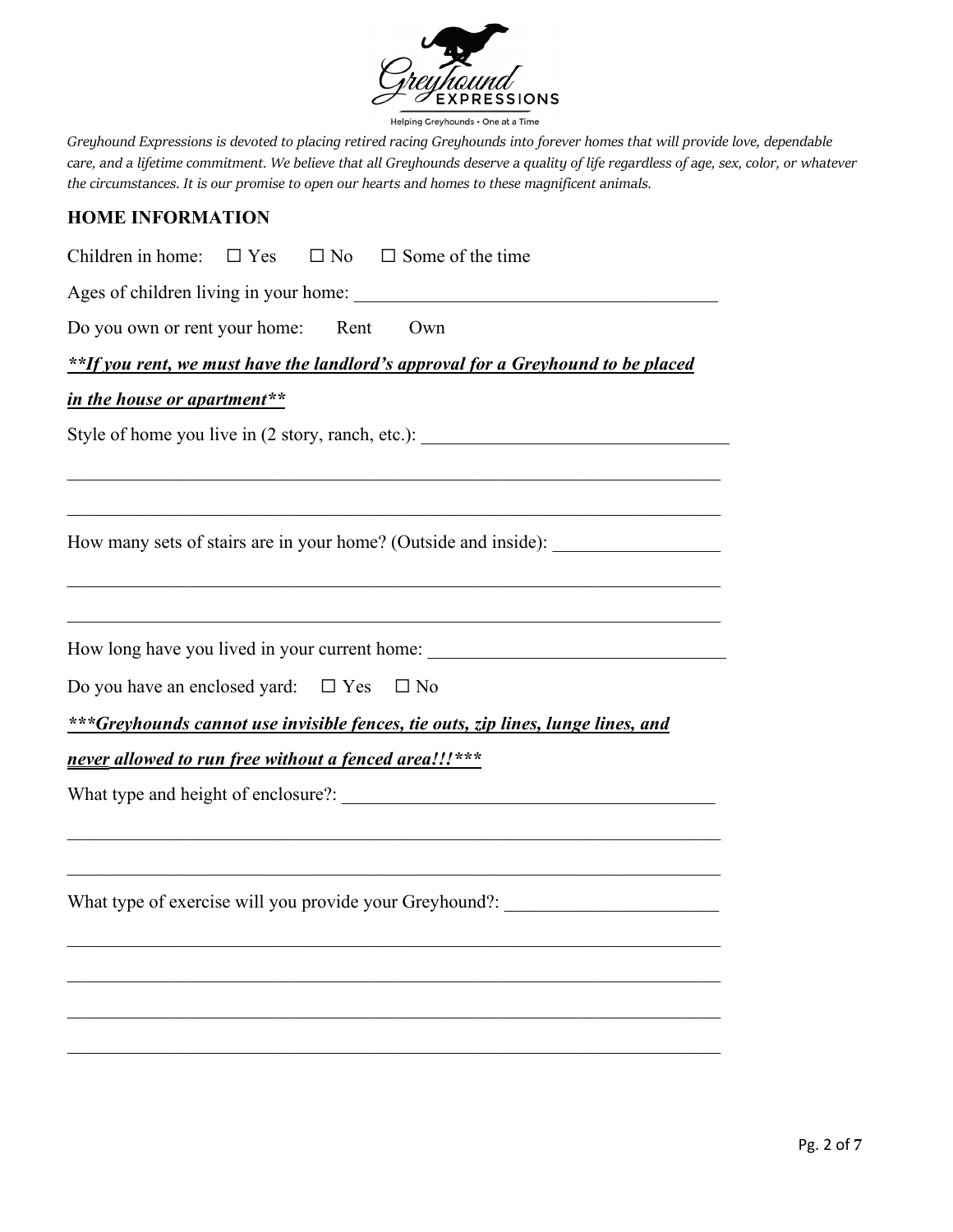

List a reason why a Greyhound must be under lead (on a leash) at all times when not in

\_\_\_\_\_\_\_\_\_\_\_\_\_\_\_\_\_\_\_\_\_\_\_\_\_\_\_\_\_\_\_\_\_\_\_\_\_\_\_\_\_\_\_\_\_\_\_\_\_\_\_\_\_\_\_\_\_\_\_\_\_\_\_\_\_\_\_\_\_\_

 $\mathcal{L}_\mathcal{L} = \mathcal{L}_\mathcal{L} = \mathcal{L}_\mathcal{L} = \mathcal{L}_\mathcal{L} = \mathcal{L}_\mathcal{L} = \mathcal{L}_\mathcal{L} = \mathcal{L}_\mathcal{L} = \mathcal{L}_\mathcal{L} = \mathcal{L}_\mathcal{L} = \mathcal{L}_\mathcal{L} = \mathcal{L}_\mathcal{L} = \mathcal{L}_\mathcal{L} = \mathcal{L}_\mathcal{L} = \mathcal{L}_\mathcal{L} = \mathcal{L}_\mathcal{L} = \mathcal{L}_\mathcal{L} = \mathcal{L}_\mathcal{L}$ 

\_\_\_\_\_\_\_\_\_\_\_\_\_\_\_\_\_\_\_\_\_\_\_\_\_\_\_\_\_\_\_\_\_\_\_\_\_\_\_\_\_\_\_\_\_\_\_\_\_\_\_\_\_\_\_\_\_\_\_\_\_\_\_\_\_\_\_\_\_\_

\_\_\_\_\_\_\_\_\_\_\_\_\_\_\_\_\_\_\_\_\_\_\_\_\_\_\_\_\_\_\_\_\_\_\_\_\_\_\_\_\_\_\_\_\_\_\_\_\_\_\_\_\_\_\_\_\_\_\_\_\_\_\_\_\_\_\_\_\_\_

\_\_\_\_\_\_\_\_\_\_\_\_\_\_\_\_\_\_\_\_\_\_\_\_\_\_\_\_\_\_\_\_\_\_\_\_\_\_\_\_\_\_\_\_\_\_\_\_\_\_\_\_\_\_\_\_\_\_\_\_\_\_\_\_\_\_\_\_\_\_\_

a fenced in area:

Where will your Greyhound stay while you are away from home: \_\_\_\_\_\_\_\_\_\_\_\_\_\_\_\_\_\_\_

How long will your Greyhound be alone daily:

Where will your Greyhound sleep: **Where** will your Greyhound sleep:

What is your activity level in your home:

Do you expect any lifestyle changes (baby, moving, job changing, etc.): \_\_\_\_\_\_\_\_\_

| Are you aware of the local ordinances owning a dog: $\Box$ Yes $\Box$ No |
|--------------------------------------------------------------------------|
| Do you have any pets living with you: $\Box$ Yes $\Box$ No               |
| List all current pets, ages, breed and gender living with you:           |
|                                                                          |

\_\_\_\_\_\_\_\_\_\_\_\_\_\_\_\_\_\_\_\_\_\_\_\_\_\_\_\_\_\_\_\_\_\_\_\_\_\_\_\_\_\_\_\_\_\_\_\_\_\_\_\_\_\_\_\_\_\_\_\_\_\_\_\_\_\_\_\_\_\_\_

\_\_\_\_\_\_\_\_\_\_\_\_\_\_\_\_\_\_\_\_\_\_\_\_\_\_\_\_\_\_\_\_\_\_\_\_\_\_\_\_\_\_\_\_\_\_\_\_\_\_\_\_\_\_\_\_\_\_\_\_\_\_\_\_\_\_\_\_\_\_\_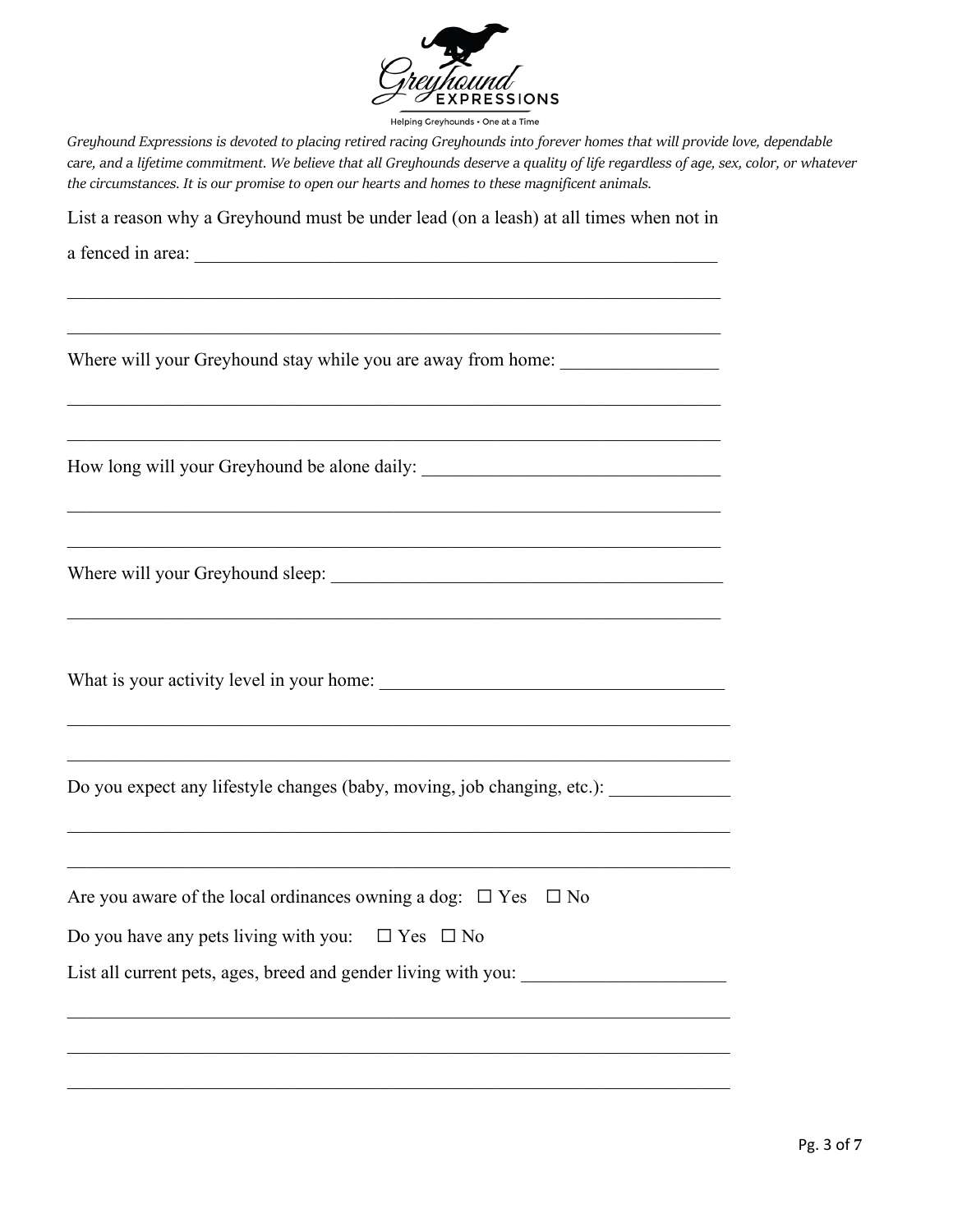

| Are they spayed or neutered: $\square$ Yes, all of them $\square$ No<br>$\Box$ Some yes, some no. |
|---------------------------------------------------------------------------------------------------|
| Does anyone in your home have allergies to dogs: $\square$ Yes $\square$ No                       |
|                                                                                                   |
|                                                                                                   |
|                                                                                                   |
|                                                                                                   |
| Why are they not with you now:                                                                    |
|                                                                                                   |
|                                                                                                   |
| the control of the control of the control of the control of the control of the control of         |
| Is there any reason you would return a pet, please explain: ____________________                  |
|                                                                                                   |
|                                                                                                   |
|                                                                                                   |
| Are you financially able to care for all the Greyhounds needs: $\Box$ Yes $\Box$ No               |
| Will you provide all necessary vet care including year round heartworm, flea meds,                |
| vaccines, etc.:<br>$\Box$ No<br>$\Box$ Yes                                                        |
| What type of Greyhound interaction(s) have you had: ____________________________                  |
|                                                                                                   |
|                                                                                                   |
|                                                                                                   |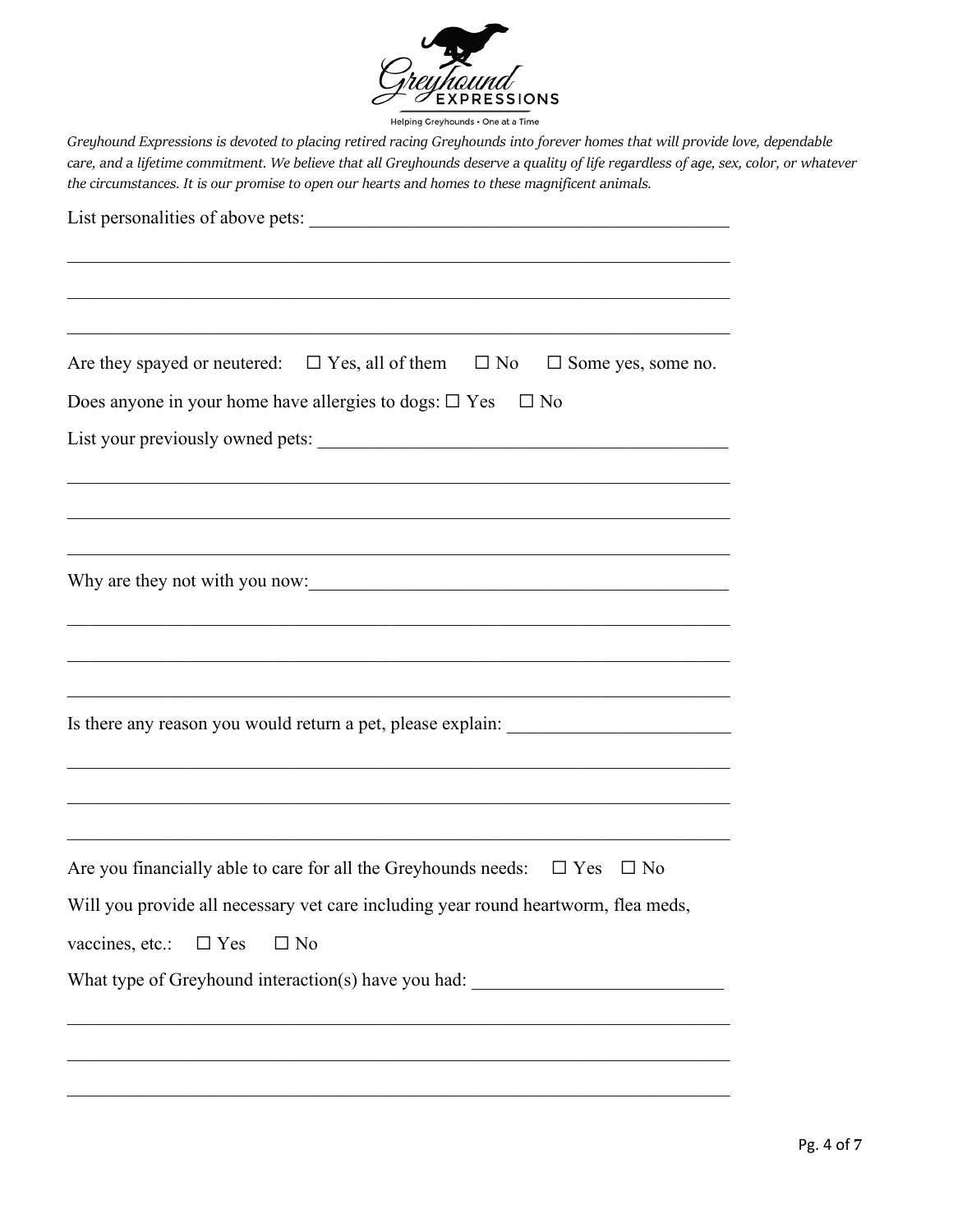

Helping Greyhounds . One at a Time

*Greyhound Expressions is devoted to placing retired racing Greyhounds into forever homes that will provide love, dependable care, and a lifetime commitment. We believe that all Greyhounds deserve a quality of life regardless of age, sex, color, or whatever the circumstances. It is our promise to open our hearts and homes to these magnificent animals.*

#### **VETERINARIAN INFORMATION**

Veterinary Clinic or Veterinarian name and phone number for all pets current and past

| (list all if more than 1)                                                                           |  |
|-----------------------------------------------------------------------------------------------------|--|
|                                                                                                     |  |
| Phone number:                                                                                       |  |
|                                                                                                     |  |
|                                                                                                     |  |
| Phone Number:                                                                                       |  |
| Address: City, ST. Zip:                                                                             |  |
|                                                                                                     |  |
| <b>ADOPTION</b>                                                                                     |  |
| Have you applied and/or adopted a Greyhound in the past: $\Box$ Yes $\Box$ No                       |  |
|                                                                                                     |  |
| Why didn't you adopt through that group?<br><u>Letting and the substitution of the substitution</u> |  |
|                                                                                                     |  |
|                                                                                                     |  |
|                                                                                                     |  |
|                                                                                                     |  |
|                                                                                                     |  |
|                                                                                                     |  |

Do you agree to an in home interview:  $\Box$  Yes  $\Box$  No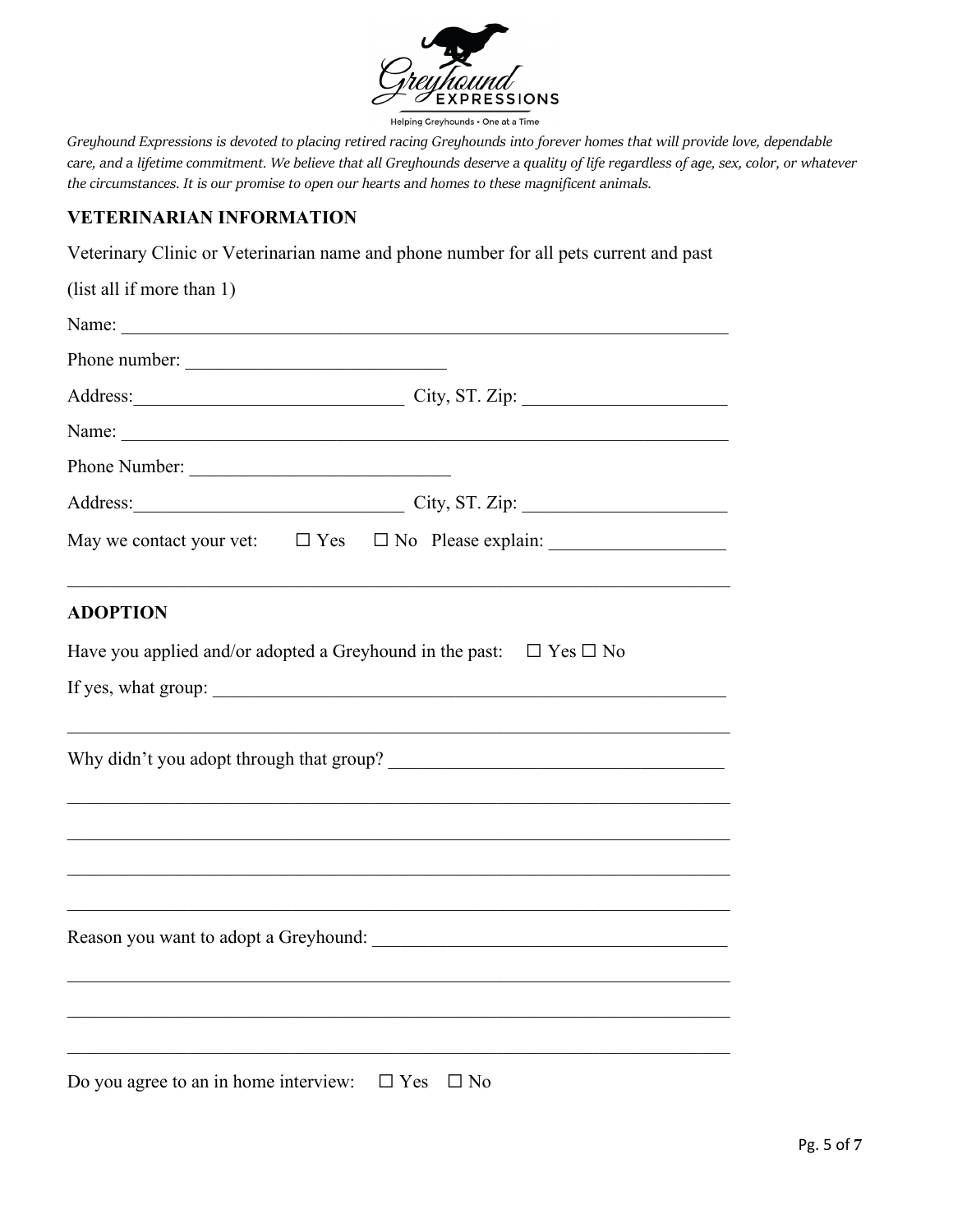

| Can a Greyhound Expression representative contact you for an update after the        |  |
|--------------------------------------------------------------------------------------|--|
| adoption to see how you and your new Greyhound are doing: $\square$ Yes $\square$ No |  |

Do you have any specific concerns about adopting a Greyhound: ☐ No ☐ Yes, please explain:

\_\_\_\_\_\_\_\_\_\_\_\_\_\_\_\_\_\_\_\_\_\_\_\_\_\_\_\_\_\_\_\_\_\_\_\_\_\_\_\_\_\_\_\_\_\_\_\_\_\_\_\_\_\_\_\_\_\_\_\_\_\_\_\_\_\_\_\_\_\_\_

\_\_\_\_\_\_\_\_\_\_\_\_\_\_\_\_\_\_\_\_\_\_\_\_\_\_\_\_\_\_\_\_\_\_\_\_\_\_\_\_\_\_\_\_\_\_\_\_\_\_\_\_\_\_\_\_\_\_\_\_\_\_\_\_\_\_\_\_\_\_\_

\_\_\_\_\_\_\_\_\_\_\_\_\_\_\_\_\_\_\_\_\_\_\_\_\_\_\_\_\_\_\_\_\_\_\_\_\_\_\_\_\_\_\_\_\_\_\_\_\_\_\_\_\_\_\_\_\_\_\_\_\_\_\_\_\_\_\_\_\_\_\_

\_\_\_\_\_\_\_\_\_\_\_\_\_\_\_\_\_\_\_\_\_\_\_\_\_\_\_\_\_\_\_\_\_\_\_\_\_\_\_\_\_\_\_\_\_\_\_\_\_\_\_\_\_\_\_\_\_\_\_\_\_\_\_\_\_\_\_\_\_\_\_

Do you have a specific Greyhound you are interested in: \_\_\_\_\_\_\_\_\_\_\_\_\_\_\_\_\_\_\_\_\_\_\_\_

| If this specific greyhound is not the best suitable or already pending on a home, will you     |  |
|------------------------------------------------------------------------------------------------|--|
| be willing to let us place a better suited Greyhound in your home: $\square$ Yes $\square$ No  |  |
| Everyone in your home agrees to adopt a Greyhound: $\square$ Yes $\square$ No, please explain: |  |

\_\_\_\_\_\_\_\_\_\_\_\_\_\_\_\_\_\_\_\_\_\_\_\_\_\_\_\_\_\_\_\_\_\_\_\_\_\_\_\_\_\_\_\_\_\_\_\_\_\_\_\_\_\_\_\_\_\_\_\_\_\_\_\_\_\_\_\_\_\_

| Is all the information above true to the best of your knowledge: $\square$ Yes $\square$ No |  |
|---------------------------------------------------------------------------------------------|--|
| Do you agree to all the terms and conditions of this application: $\Box$ Yes $\Box$ No      |  |
| <b>MISCELANEOUS</b>                                                                         |  |
| Where did you hear about us (internet, events, referred by etc.):                           |  |
|                                                                                             |  |

Other comments, questions or concerns: \_\_\_\_\_\_\_\_\_\_\_\_\_\_\_\_\_\_\_\_\_\_\_\_\_\_\_\_\_\_\_\_\_\_\_\_\_\_\_

\_\_\_\_\_\_\_\_\_\_\_\_\_\_\_\_\_\_\_\_\_\_\_\_\_\_\_\_\_\_\_\_\_\_\_\_\_\_\_\_\_\_\_\_\_\_\_\_\_\_\_\_\_\_\_\_\_\_\_\_\_\_\_\_\_\_\_\_\_\_\_